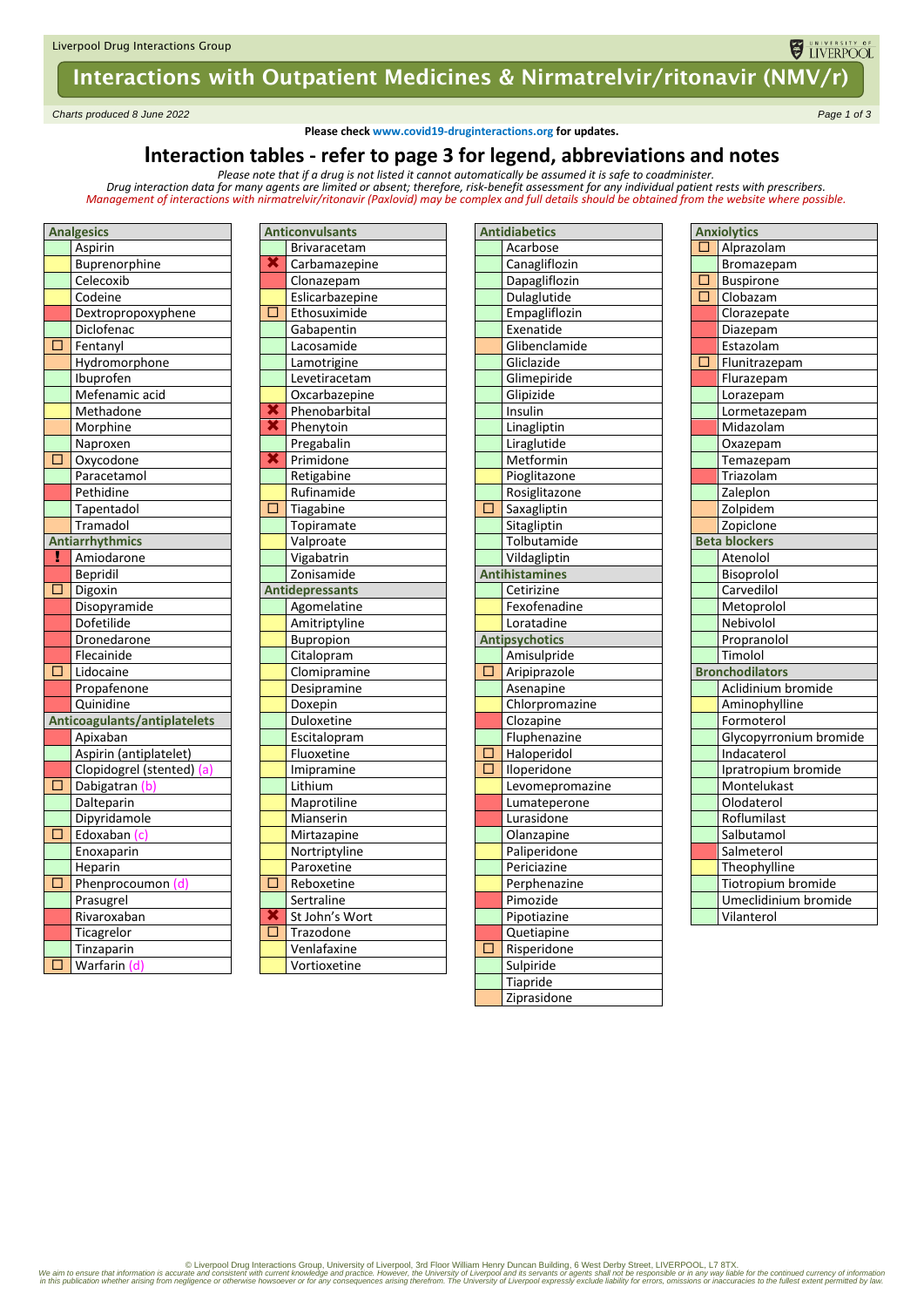# Interactions with Outpatient Medicines & Nirmatrelvir/ritonavir (NMV/r)

*Charts produced 8 June 2022 Page 2 of 3*

**Please check www.covid19-druginteractions.org for updates.**

## **Interaction tables - refer to page 3 for legend, abbreviations and notes**

Please note that if a drug is not listed it cannot automatically be assumed it is safe to coadminister.<br>Drug interaction data for many agents are limited or absent; therefore, risk-benefit assessment for any individual pat *Management of interactions with nirmatrelvir/ritonavir (Paxlovid) may be complex and full details should be obtained from the website where possible.*

|                             | <b>Calcium channel blockers</b> |  |  |  |
|-----------------------------|---------------------------------|--|--|--|
|                             | Amlodipine                      |  |  |  |
|                             | Diltiazem                       |  |  |  |
|                             | Felodipine                      |  |  |  |
|                             | Nicardipine                     |  |  |  |
|                             | Nifedipine                      |  |  |  |
|                             | Nitrendipine                    |  |  |  |
|                             | Verapamil                       |  |  |  |
|                             | <b>Cancer drugs</b>             |  |  |  |
| Ō                           | Abemaciclib (e)                 |  |  |  |
|                             | Abiraterone                     |  |  |  |
|                             | Acalabrutinib                   |  |  |  |
| $\Box$                      | Afatinib                        |  |  |  |
|                             | Alectinib                       |  |  |  |
| ×                           | Apalutamide                     |  |  |  |
|                             | Atezolizumab                    |  |  |  |
|                             | <b>Bosutinib</b>                |  |  |  |
|                             |                                 |  |  |  |
|                             | Capecitabine                    |  |  |  |
| С<br>∃<br>$\overline{\Box}$ | Ceritinib (e)                   |  |  |  |
|                             | Dasatinib (f)                   |  |  |  |
| $\overline{\Box}$           | Encorafenib (e)                 |  |  |  |
| $\frac{\mathbf{x}}{\Box}$   | Enzalutamide                    |  |  |  |
|                             | Erlotinib (e)                   |  |  |  |
| $\overline{\Box}$           | Fostamatinib                    |  |  |  |
| $\Box$                      | Gilteritinib (e)                |  |  |  |
|                             | Ibrutinib (g)                   |  |  |  |
| $\overline{\Box}$           | Imatinib                        |  |  |  |
| ×                           | Ivosidenib                      |  |  |  |
|                             | Lenalidomide                    |  |  |  |
|                             | Midostaurin (h)                 |  |  |  |
|                             | Neratinib                       |  |  |  |
| □                           | Nilotinib (f)                   |  |  |  |
| Ō                           | Olaparib (e)                    |  |  |  |
|                             | Osimertinib                     |  |  |  |
| □                           | Palbociclib (e)                 |  |  |  |
| $\Box$                      | Pazopanib (e)                   |  |  |  |
|                             | Pomalidomide                    |  |  |  |
| $\Box$                      | Ribociclib (e)                  |  |  |  |
|                             | Sotorasib                       |  |  |  |
| □                           | Sunitinib (e)                   |  |  |  |
|                             | Tamoxifen                       |  |  |  |
|                             | Venetoclax (i)                  |  |  |  |
| Õ                           | Vinblastine (e)                 |  |  |  |
| $\Box$<br>Vincristine (e)   |                                 |  |  |  |
|                             | <b>Contraceptives</b>           |  |  |  |
|                             | Desogestrel (COC)               |  |  |  |
|                             | Desogestrel (POP)               |  |  |  |
|                             | Ethinylestradiol                |  |  |  |
|                             | Etonogestrel (IMP)              |  |  |  |
|                             | Etonogestrel (VR)               |  |  |  |
|                             | Levonorgestrel (COC)            |  |  |  |
|                             | Levonorgestrel (IDU)            |  |  |  |
|                             | Levonorgestrel (POP)            |  |  |  |
|                             | Medroxyprogesterone             |  |  |  |
|                             | (depot injection)               |  |  |  |
|                             | Norethisterone (COC)            |  |  |  |
|                             | Norethisterone (IM)             |  |  |  |
|                             | Norethisterone (POP)            |  |  |  |
|                             | Norgestrel (COC)                |  |  |  |
|                             |                                 |  |  |  |

|                   | $\mu$ uxioviuj muy b                              |  |
|-------------------|---------------------------------------------------|--|
|                   | <b>Cystic fibrosis agents</b>                     |  |
| $\Box$            | Ivacaftor                                         |  |
| Э<br>≤<br>∃       | Ivacaftor/lumacaftor                              |  |
| Ţ                 | Ivacaftor/tezacaftor                              |  |
| □                 | lvacaftor/tezacaftor/                             |  |
|                   | elexacaftor                                       |  |
|                   | <b>Gastrointestinal agents</b>                    |  |
|                   | Antacids                                          |  |
|                   | Cisapride                                         |  |
| $\overline{\Box}$ | Aprepitant                                        |  |
|                   | Domperidone                                       |  |
|                   | Esomeprazole                                      |  |
|                   | Famotidine                                        |  |
|                   | Lansoprazole                                      |  |
|                   | Loperamide                                        |  |
|                   | Mesalazine                                        |  |
|                   | Metoclopramide                                    |  |
|                   | Omeprazole                                        |  |
|                   | Ondansetron                                       |  |
|                   | Pantoprazole                                      |  |
|                   | Rabeprazole                                       |  |
|                   | Ranitidine                                        |  |
|                   | Senna                                             |  |
|                   | <b>HCV antivirals</b>                             |  |
|                   | Elbasvir/grazoprevir                              |  |
|                   | Glecaprevir/pibrentasvir                          |  |
|                   | Ledipasvir/sofosbuvir                             |  |
|                   | Sofosbuvir/velpatasvir<br>Sofosbuvir/velpatasvir/ |  |
| □                 | voxilaprevir                                      |  |
|                   | <b>HIV</b> antiretrovirals                        |  |
|                   | Abacavir                                          |  |
|                   | Atazanavir/ritonavir                              |  |
|                   | Bictegravir                                       |  |
|                   | Cabotegravir                                      |  |
|                   | Cabotegravir/rilpivirine                          |  |
|                   | (long acting)                                     |  |
|                   | Darunavir/ritonavir                               |  |
|                   | Dolutegravir                                      |  |
|                   | Doravirine                                        |  |
|                   | Efavirenz                                         |  |
|                   | Emtricitabine                                     |  |
|                   | Etravirine                                        |  |
|                   | Fostemsavir                                       |  |
|                   | Lamivudine                                        |  |
|                   | Nevirapine                                        |  |
|                   | Raltegravir                                       |  |
|                   | Rilpivirine                                       |  |
|                   | Tenofovir alafenamide                             |  |
|                   | Tenofovir-DF                                      |  |
|                   |                                                   |  |

|        | <b>Hypertension/heart failure</b> |
|--------|-----------------------------------|
|        | Aliskiren                         |
|        | Ambrisentan                       |
|        | Amiloride                         |
|        | <b>Bosentan</b>                   |
|        | Candesartan                       |
|        | Captopril                         |
|        | Cilazapril                        |
|        | Doxazosin                         |
|        | Enalapril                         |
|        | Eplerenone                        |
|        | Eprosartan                        |
|        | Fosinopril<br>Furosemide          |
|        | Hydralazine                       |
|        | Hydrochlorothiazide               |
|        | lloprost                          |
|        | Indapamide                        |
|        | Irbesartan                        |
|        | Ivabradine                        |
|        | Labetalol                         |
|        | Lacidipine                        |
|        | Lercanidipine                     |
|        | Lisinopril                        |
|        | Losartan                          |
|        | Olmesartan                        |
|        | Perindopril                       |
|        | Prazosin                          |
|        | Quinapril                         |
|        | Ramipril                          |
|        | Ranolazine                        |
| Е      | Riociguat (j                      |
|        | Sacubitril                        |
|        | Sildenafil                        |
|        | Spironolactone<br>Tadalafil       |
|        | Telmisartan                       |
|        | Terazosin                         |
|        | Torasemide                        |
|        | Trandolapril                      |
|        | Valsartan                         |
|        | Immunosuppressants                |
|        | Adalimumab                        |
|        | Azathioprine                      |
|        | Basiliximab                       |
|        | <b>Belatacept</b>                 |
|        | Ciclosporin                       |
|        | Etanercept                        |
|        | Everolimus                        |
|        | Leflunomide                       |
|        | Methotrexate                      |
|        | Mycophenolate<br>Sirolimus        |
|        | Tacrolimus (I)                    |
|        | Voclosporin                       |
|        | <b>Lipid lowering agents</b>      |
| L      | Atorvastatin                      |
|        | Clofibrate                        |
|        | Evolocumab                        |
|        | Ezetimibe                         |
|        | Fenofibrate                       |
|        | Fluvastatin                       |
|        | Gemfibrozil                       |
|        | Lovastatin                        |
|        | Pitavastatin                      |
|        | Pravastatin                       |
| ┒<br>L | Rosuvastatin                      |
|        | Simvastatin                       |

|                    | <b>Multiple sclerosis agents</b> |  |  |
|--------------------|----------------------------------|--|--|
|                    | Alemtuzumab                      |  |  |
|                    | Baclofen                         |  |  |
| Π                  | Cladribine                       |  |  |
|                    | Dantrolene sodium                |  |  |
|                    | Dimethyl fumarate                |  |  |
|                    | Fampridine                       |  |  |
| Fingolimod         |                                  |  |  |
| Glatiramer acetate |                                  |  |  |
| Natalizumab        |                                  |  |  |
| Ocrelizumab        |                                  |  |  |
|                    | Ozanimod                         |  |  |
|                    | Peginterferon beta-1a            |  |  |
|                    | Siponimod                        |  |  |
|                    | Teriflunomide                    |  |  |
| Others             |                                  |  |  |
|                    | Alendronic acid                  |  |  |
|                    | Alfuzosin                        |  |  |
|                    | Allopurinol                      |  |  |
|                    | Calcium supplement               |  |  |
|                    | Colchicine                       |  |  |
|                    | Donepezil                        |  |  |
|                    | Ergometrine (ergonovine)         |  |  |
|                    | Ergotamine                       |  |  |
| Finasteride        |                                  |  |  |
| Hydroxychloroquine |                                  |  |  |
| Infliximab         |                                  |  |  |
| Levodopa           |                                  |  |  |
| Levothyroxine      |                                  |  |  |
|                    | Memantine                        |  |  |
|                    | Methotrexate                     |  |  |
|                    | Mirabegron (m)                   |  |  |
|                    | Modafinil                        |  |  |
|                    | Pramipexole                      |  |  |
|                    | Pyridostigmine                   |  |  |
| П                  | Rifabutin (n                     |  |  |
| $\bar{\textbf{x}}$ | Rifampicin                       |  |  |
| ×                  | Rifapentine                      |  |  |
| □                  | Tamsulosin                       |  |  |
|                    | Steroids                         |  |  |
|                    | Beclomethasone                   |  |  |
|                    | Betamethasone                    |  |  |
|                    | Ciclesonide                      |  |  |
|                    | Clobetasol                       |  |  |
|                    | Fludrocortisone                  |  |  |
|                    | Flunisolide                      |  |  |
|                    | Fluticasone                      |  |  |
|                    | Hydrocortisone                   |  |  |
|                    | Methylprednisolone               |  |  |
|                    | Mometasone                       |  |  |
|                    | Prednisolone                     |  |  |
|                    | Prednisone                       |  |  |
| Г                  | Triamcinolone                    |  |  |

**ELIVERPOOL** 

© Liverpool Drug Interactions Group, University of Liverpool, 3rd Floor William Henry Duncan Building, 6 West Derby Street, LIVERPOOL, L7 8TX.<br>We aim to ensure that information is accurate and consistent with current knowl